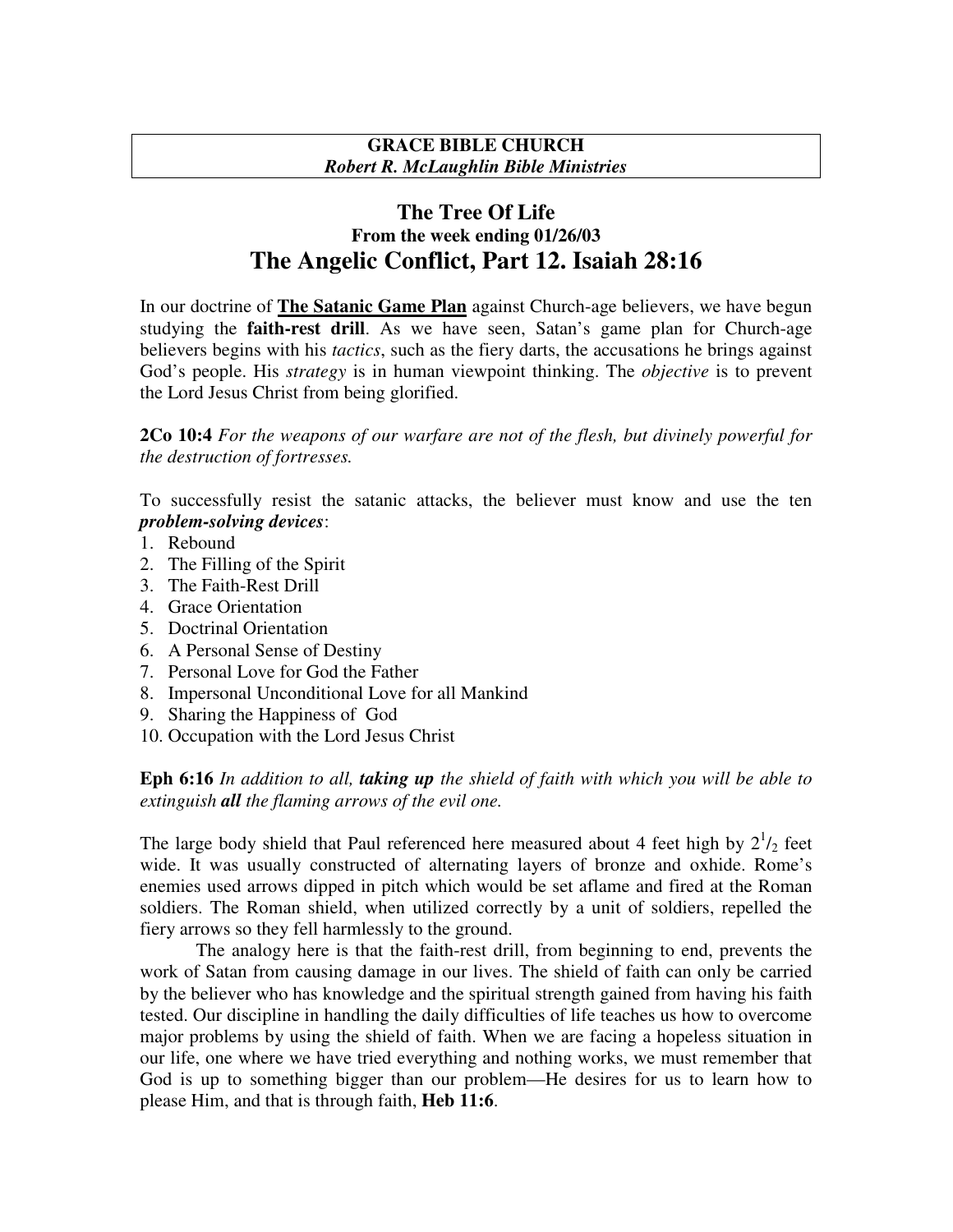Faith is not an emotion, faith is not blind, and faith is not automatic. Faith is based on **knowledge**.

**Heb 11:1** *Now faith is the assurance of things hoped for, the conviction of things not seen.*

*Faith* is one of three ways we acquire knowledge (*rationalism* is learning through reason; *empiricism* is learning through experience and one's senses). Faith is a *non-meritorious* system of perception based on confidence in the **authority** and **veracity** of another. It is defined as learning by accepting the authority of the source. Faith also means a system of doctrine or a creed perceived by faith, i.e., that which is believed. Faith is a **decision** to place your trust and confidence in the character and nature of another to come through for you.

If you have faith the size of a mountain and your faith is in a swindler, your faith is worthless; if your faith is in One who is perfect, a mustard seed of faith is plenty.

**Mat 17:20** *And He said to them, "Because of the littleness of your faith; for truly I say to you, if you have faith the size of a mustard seed, you will say to this mountain, 'Move from here to there,' and it will move, and nothing will be impossible to you."*

In salvation, our Lord Jesus Christ is the object of our faith; He has all the merit. In the spiritual life, Bible doctrine is the object of faith.

## **Rom 10:17** *So faith comes from hearing, and hearing by the word of Christ.*

As a believer you have already trusted Him to take care of the most serious problem you ever had (spiritual death), to change your **nature** and thereby your **destiny**, so can you also trust Him to change whatever else needs changing in your life?

**Rom 8:15** *For you have not received a spirit of slavery leading to fear again, but you have received a spirit of adoption as sons by which we cry out, "Abba! Father!"*

The faith-rest drill is a versatile technique for overcoming *any* difficulty, problem, or disaster in life. By *faith* the believer applies doctrine logically while *resting* in God's promises. The reactions of fear, worry, anxiety, and panic do not resolve any life situation. They only disorient us to reality. Perhaps the most potent enemy is *fear* because fear shuts down our thinking. Bravery means thinking under pressure. Satan has formulated special tactics to induce fear in believers. However, God has provided a place of inner peace, happiness, stability, and power within the grasp of every Christian, *in the midst* of difficult circumstances and problems. In the Bible, this place of peace is often called "rest." It is a moment-by-moment rest, and God intends for every believer to trust Him continuously. One of the most gracious decisions God makes in our lives is to allow tragedies and heartbreaks so that we will learn to lean on Him rather than on our own strength and resources. When you find yourself in these situations, you have two options:

- Doubt God's Word and be totally miserable.
- Believe God's Word and enter into His rest.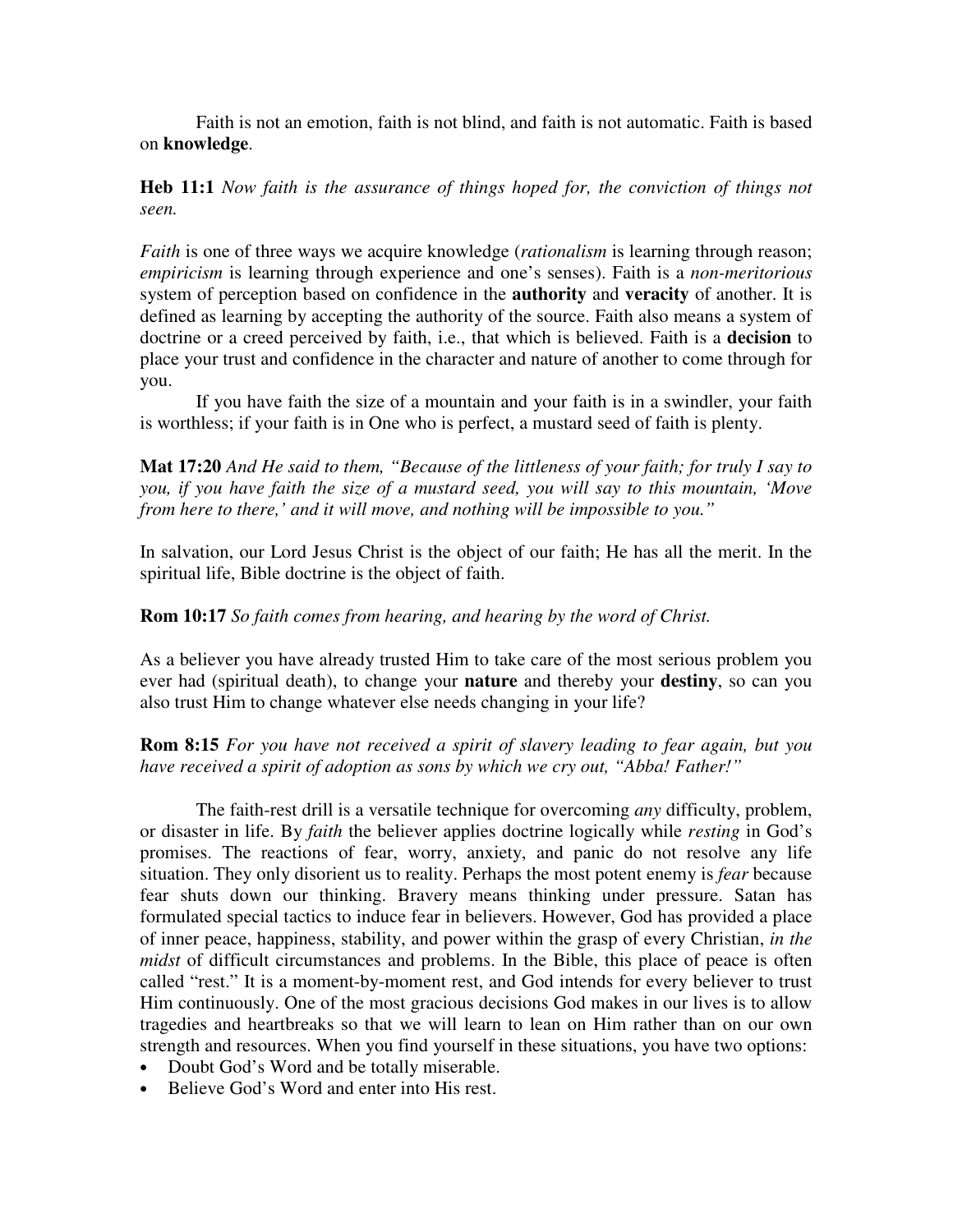God has given us promises and doctrines in His Word. We are to **learn** them, **believe** them, and **use** them to solve our problems.

**Psa 27:5** *For in the day of trouble He will conceal me in His tabernacle* [promises]*; in the secret place of His tent* [doctrine] *He will hide me; He will lift me up on a rock* [occupation with Christ]*.*

We are given many promises for eternity, such as:

- We are promised a resurrection body, **Phi 3:21**.
- We are promised no more tears, sorrow, or pain, **Rev 21:4**.
- We will be face-to-face with the Lord, **2Co 5:8**.

When you rest in God's promises, you can be stable and content even under the worst pressure and adversity. You can thank God for the difficulty, knowing He permits it for your benefit.

**Psa 119:71** *It is good for me that I was afflicted, that I may learn Your statutes.*

The result of living in faith-rest in spite of the pressures and temptations is an exchange of human power for divine omnipotence. The Lord will either deliver you from the situation, or, more likely, He will give you the strength and contentment to *endure* the situation.

There are at least nine different Hebrew words for "faith" in the Old Testament, revealing how important this word was to the Jewish people. One of these is *"'aman,"* used in **Isa 28:16**.

**Isa 28:16** *Therefore thus says the Lord GOD, "Behold, I am laying in Zion a stone, a tested stone, a costly cornerstone for the foundation, firmly placed. He who believes in it will not be disturbed."*

This word means to believe, be supported, or use another as a crutch; the root meaning is a **foundation** on which something is built, a **pillar**, or a **supporter of the door**.

In **Rev 3:14**, the Apostle John uses the Greek equivalent of *"'aman"* to describe the Lord Jesus Christ.

**Rev 3:14** *"And to the angel of the church in Laodicea write: The Amen, the faithful and true Witness, the Beginning of the creation of God, says this..."*

Our Lord is faithful and true, He is our rock and our foundation.

In **Mat 8:5-10**, this same word appears again when Jesus is amazed by the faith of the Roman centurion. This great man of doctrine understood perfectly well that faith means confidence in the **authority** of another.

**Mat 8:5-10** *And when He had entered Capernaum, a centurion came to Him, entreating Him, and saying, "Lord, my servant is lying paralyzed at home, suffering great pain."*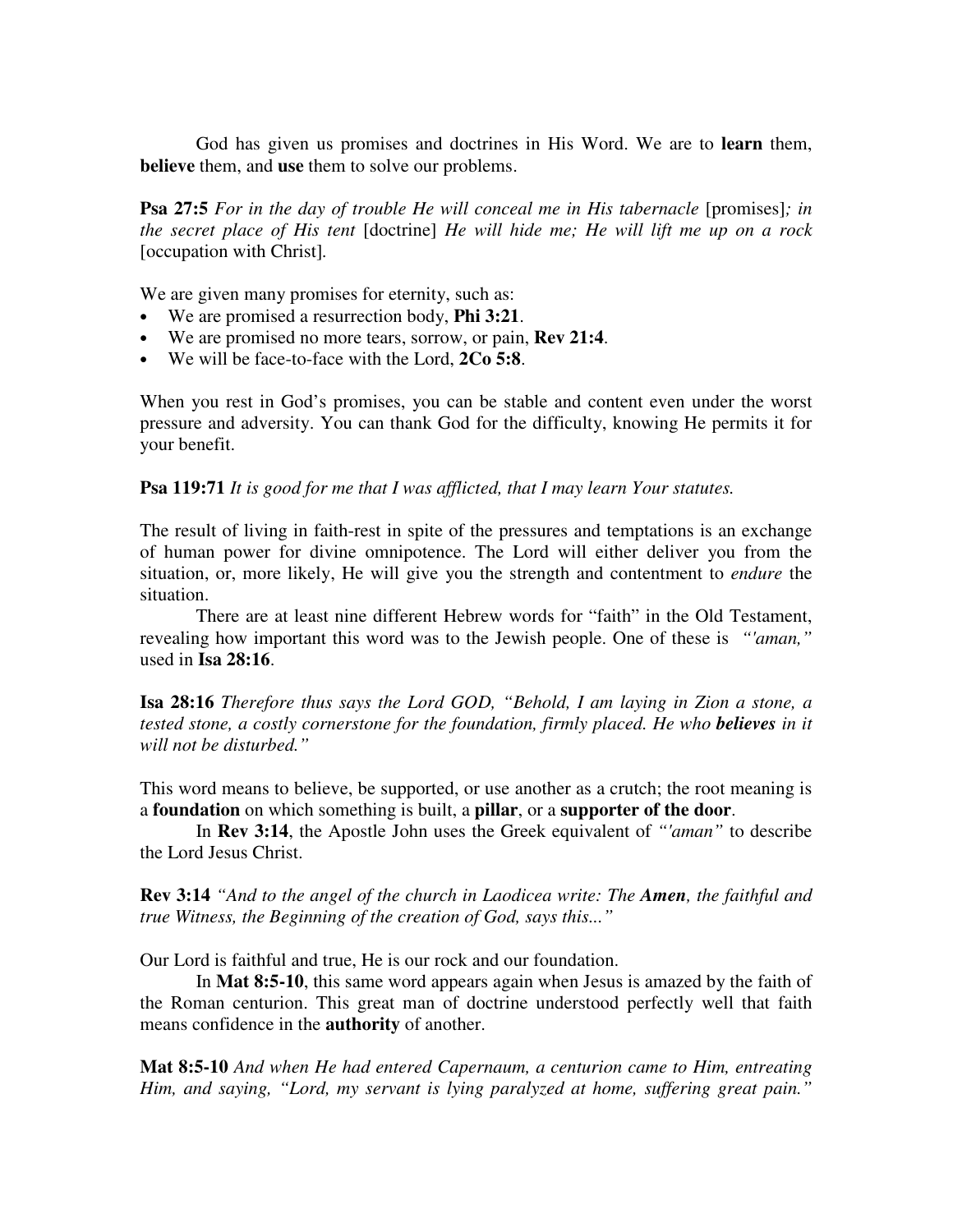*And He said to him, "I will come and heal him." But the centurion answered and said, "Lord, I am not worthy for You to come under my roof, but just say the word, and my servant will be healed. For I, too, am a man under authority, with soldiers under me; and I say to this one, 'Go!' and he goes, and to another, 'Come!' and he comes, and to my slave, 'Do this!' and he does it." Now when Jesus heard this, He marveled, and said to those who were following, "Truly* [*Amen*] *I say to you, I have not found such great faith with anyone in Israel."*

In **Gen 41:14**, Joseph has been wrongfully imprisoned for years, yet when the Pharaoh finally calls to have him released, his mental attitude is totally relaxed.

## **Gen 41:14** *Then Pharaoh sent and called for Joseph, and they hurriedly brought him out of the dungeon; and when he had shaved himself and changed his clothes, he came to Pharaoh.*

Joseph is in no rush—he knew God would come through for him. He is a great example of the application of the faith-rest drill and understanding one's personal sense of destiny.

The greatest example of all time of faith-rest is of course the humanity of the Lord Jesus Christ, as we can clearly see in **Mar 4:35-41**.

**Mar 4:35-41** *And on that day, when evening had come, He said to them, "Let us go over to the other side." And leaving the multitude, they took Him along with them, just as He was, in the boat; and other boats were with Him. And there arose a fierce gale of wind, and the waves were breaking over the boat so much that the boat was already filling up. And He Himself was in the stern, asleep on the cushion; and they awoke Him and said to Him, "Teacher, do You not care that we are perishing?" And being aroused, He rebuked the wind and said to the sea, "Hush, be still." And the wind died down and it became perfectly calm. And He said to them, "Why are you so timid? How is it that you have no faith?" And they became very much afraid and said to one another, "Who then is this, that even the wind and the sea obey Him?"*

The divine power behind the faith-rest drill enables us to sleep well in the middle of the worst storms. With confidence restored, you can assess the situation and make decisions from a position of strength. You may take appropriate actions based on sound judgment and common sense. If the problem is hopeless, and you are helpless, now it is time to trust the Lord to come through for you. Testing is a field-training exercise in the angelic conflict. For every time you apply doctrine in your soul to a problem, there is a decoration for you in heaven.

The faith-rest drill was designed by God to bring stability to the life of believers who live in the devil's world during the angelic conflict. A good question to ask ourselves is "If not God, what?" What will you rest in? As Peter said in **Joh 6:68**, *"Lord, to whom shall we go? You have words of eternal life."* There is nothing else worth putting our trust in besides our Lord and His Word. The world stage is littered with the corpses of failed dreams and false hopes, and no one learned this better than King Solomon, who learned it the hard way over many years until he finally reached the doctrinal conclusion: